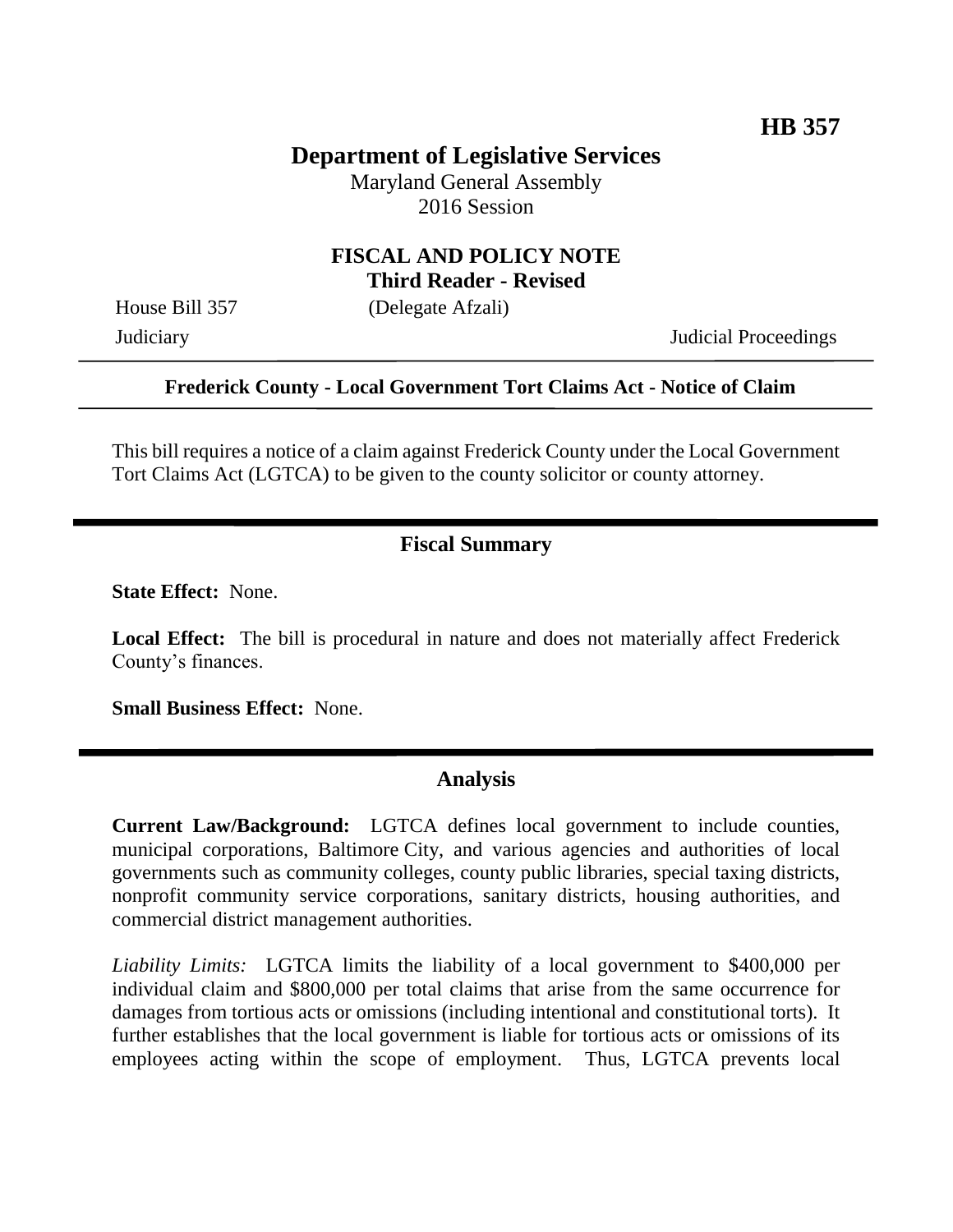governments from asserting a common law claim of governmental immunity from liability for such acts of its employees.

*Notice Requirement:* LGTCA specifies that an action for unliquidated damages may not be brought unless notice of the claim is given within one year after the injury. The notice must be in writing and must state the time, place, and cause of the injury. The notice must also be given in person or by certified mail, return receipt requested, bearing a postmark from the U.S. Postal Service, by the claimant or the representative of the claimant.

If the defendant local government is Baltimore City, the notice must be given to the city solicitor. Notice of LGTCA actions against Howard or Montgomery counties must be given to the county executive. Notice of LGTCA actions against Anne Arundel, Baltimore, Harford, or Prince George's counties must be given to the county solicitor or the county attorney. For any other county, notice must be given to the county commissioners or county council of the defendant local government.

However, under case law, a plaintiff who does not strictly comply with the notice requirement may substantially comply with LGTCA's notice requirement by providing notice "in fact" which, while not strictly compliant with the statutory notice requirements, provides requisite and timely notice of the facts and circumstances giving rise to the plaintiff's claim and fulfills the purpose of the notice requirement – to apprise the local government of its potential liability at a time when it is still possible for the local government to conduct a proper investigation. *Faulk v. Ewing*, 371 Md. 284, at 298-99 (2002).

The notice requirement does not apply to actions against specified nonprofit corporations covered under LGTCA. Unless the defendant (the local government) in an LGTCA suit can affirmatively show that its defense has been prejudiced by lack of required notice, the court, upon motion and for good cause shown, may entertain the suit even though the notice was not given.

# **Additional Information**

**Prior Introductions:** None.

**Cross File:** None.

**Information Source(s):** Frederick County, Judiciary (Administrative Office of the Courts), State's Attorneys' Association, Department of Legislative Services